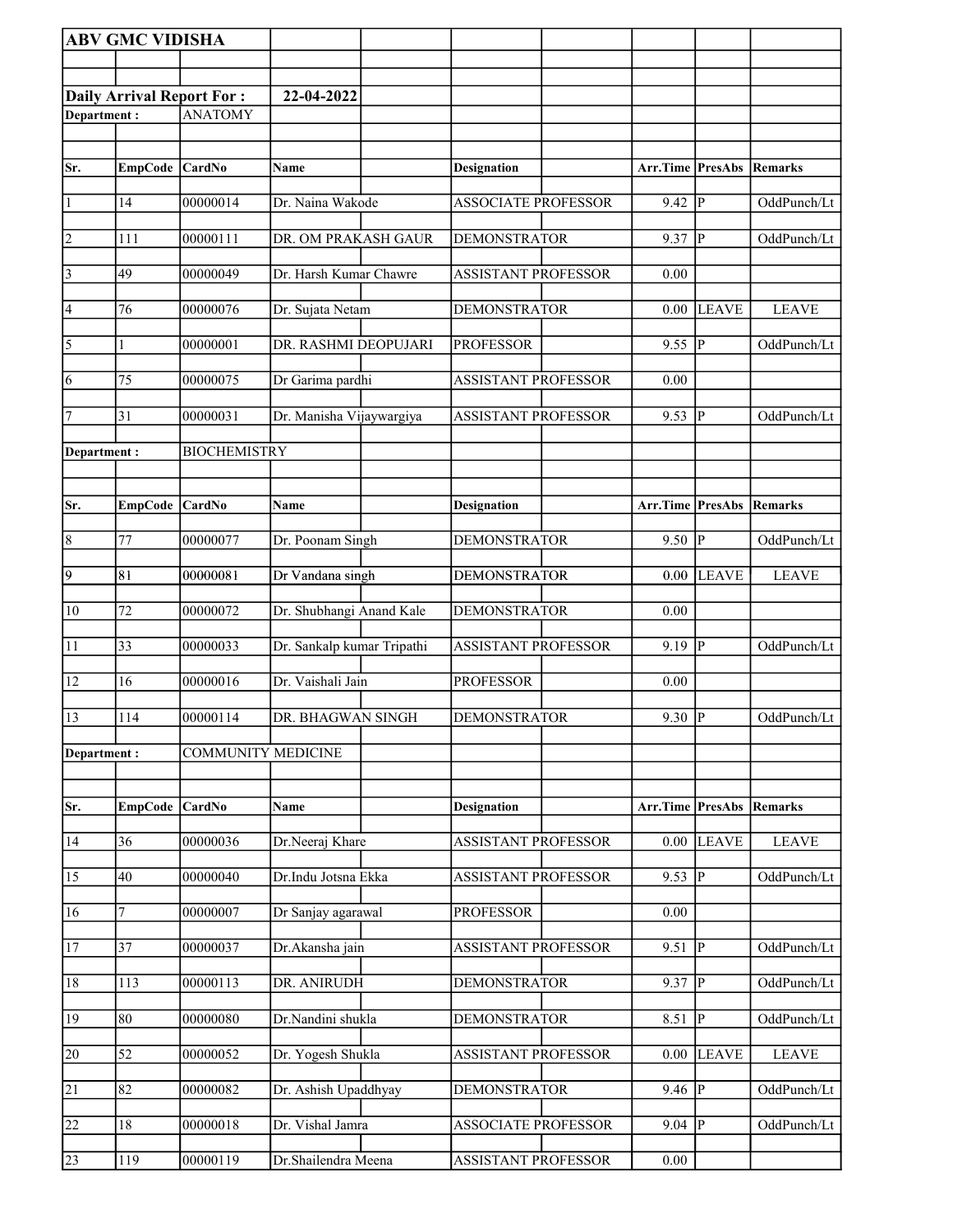| $\overline{24}$ | 118                     | 00000118                 | Shobhana yadav              | <b>DEMONSTRATOR</b>        | 9.42                            | lР             | OddPunch/Lt    |
|-----------------|-------------------------|--------------------------|-----------------------------|----------------------------|---------------------------------|----------------|----------------|
| 25              | 24                      | 00000024                 | Dr. Richa Nigam             | <b>ASSOCIATE PROFESSOR</b> | 9.55                            | lР             | OddPunch/Lt    |
| Department :    |                         | <b>DEAN</b>              |                             |                            |                                 |                |                |
|                 |                         |                          |                             |                            |                                 |                |                |
| Sr.             | <b>EmpCode</b>          | <b>CardNo</b>            | Name                        | <b>Designation</b>         | Arr.Time                        | PresAbs        | Remarks        |
| 26              | 97                      | 00000097                 | DR. Sunil Nandeshwar        | <b>DEAN</b>                | 0.00                            | lod            | <b>OD</b>      |
| Department:     |                         | <b>FORANSIC MEDICINE</b> |                             |                            |                                 |                |                |
|                 |                         |                          |                             |                            |                                 |                |                |
| Sr.             | EmpCode CardNo          |                          | <b>Name</b>                 | <b>Designation</b>         | <b>Arr.Time PresAbs Remarks</b> |                |                |
| 27              | 35                      | 00000035                 | Dr. Narendra singh patel    | <b>ASSOCIATE PROFESSOR</b> | 9.55                            | P              | OddPunch/Lt    |
| 28              | 126                     | 00000126                 | Dr. Vivek kumar Chouksey    | <b>ASSISTANT PROFESSOR</b> | 0.00                            | LEAVE          | <b>LEAVE</b>   |
| 29              | 85                      | 00000085                 | Dr. Sharad Dohare           | <b>DEMONSTRATOR</b>        | 9.56                            | P              | OddPunch/Lt    |
| 30              | 112                     | 00000112                 | DR. POOJA TIWARI            | <b>DEMONSTRATOR</b>        | 9.56                            | lР             | OddPunch/Lt    |
| 31              | 54                      | 00000054                 | Dr.Manish Nigam             | <b>PROFESSOR</b>           | 0.00                            |                |                |
| Department :    |                         | MICROBIOLOGY             |                             |                            |                                 |                |                |
|                 |                         |                          |                             |                            |                                 |                |                |
| Sr.             | EmpCode CardNo          |                          | <b>Name</b>                 | Designation                | <b>Arr.Time PresAbs Remarks</b> |                |                |
| 32              | 125                     | 00000125                 | DR.Himanshi Bansal          | <b>ASSISTANT PROFESSOR</b> | 9.42                            | P              | OddPunch/Lt    |
| 33              | 79                      | 00000079                 | Dr.Prashant kumar bhakoriya | <b>DEMONSTRATOR</b>        | 9.56 $ P $                      |                | OddPunch/Lt    |
| 34              | 88                      | 00000088                 | Dr. Sanjay Singh            | ASSISTANT PROFESSOR        | 9.37                            | lР             | OddPunch/Lt    |
| 35              | 106                     | 00000106                 | Dr. Aarti Jain              | <b>ASSOCIATE PROFESSOR</b> | 9.55                            | p              | OddPunch/Lt    |
| $\overline{36}$ | $\overline{\mathbf{4}}$ | 00000004                 | Dr Avinash laghave          | <b>PROFESSOR</b>           |                                 | $0.00$ LEAVE   | <b>LEAVE</b>   |
| 37              | 110                     | 00000110                 | DR, RAGINI DANGI            | <b>DEMONSTRATOR</b>        | $0.00\,$                        |                |                |
| Department:     |                         | PATHOLOGY                |                             |                            |                                 |                |                |
|                 |                         |                          |                             |                            |                                 |                |                |
| Sr.             | <b>EmpCode</b>          | CardNo                   | Name                        | <b>Designation</b>         | Arr.Time                        | <b>PresAbs</b> | <b>Remarks</b> |
| 38              | 83                      | 00000083                 | Dr.Fuzail Ahmad             | <b>DEMONSTRATOR</b>        | 0.00                            |                |                |
| $\overline{39}$ | 84                      | 00000084                 | Dr. Sunil Nagar             | <b>DEMONSTRATOR</b>        | 0.00                            |                |                |
| 40              | 128                     | 00000128                 | <b>DR.PREETI MANDLOI</b>    | <b>ASSISTANT PROFESSOR</b> | 0.00                            | <b>LEAVE</b>   | <b>LEAVE</b>   |
| 41              | 48                      | 00000048                 | Dr.Pratibha Meena           | ASSISTANT PROFESSOR        | 0.00                            |                |                |
| 42              | 51                      | 00000051                 | Dr. Lal Pranay singh        | <b>ASSISTANT PROFESSOR</b> | 0.00                            |                |                |
| 43              | 6                       | 00000006                 | Dr Gopal krishna sawke      | <b>PROFESSOR</b>           | $0.00\,$                        | <b>LEAVE</b>   | <b>LEAVE</b>   |
| 44              | 17                      | 00000017                 | Dr. Tina Rai                | <b>ASSOCIATE PROFESSOR</b> | 0.00                            |                |                |
| 45              | 78                      | 00000078                 | Dr. Rajnikant ahirwar       | <b>DEMONSTRATOR</b>        | $8.50$ P                        |                | OddPunch/Lt    |
|                 |                         |                          |                             |                            |                                 |                |                |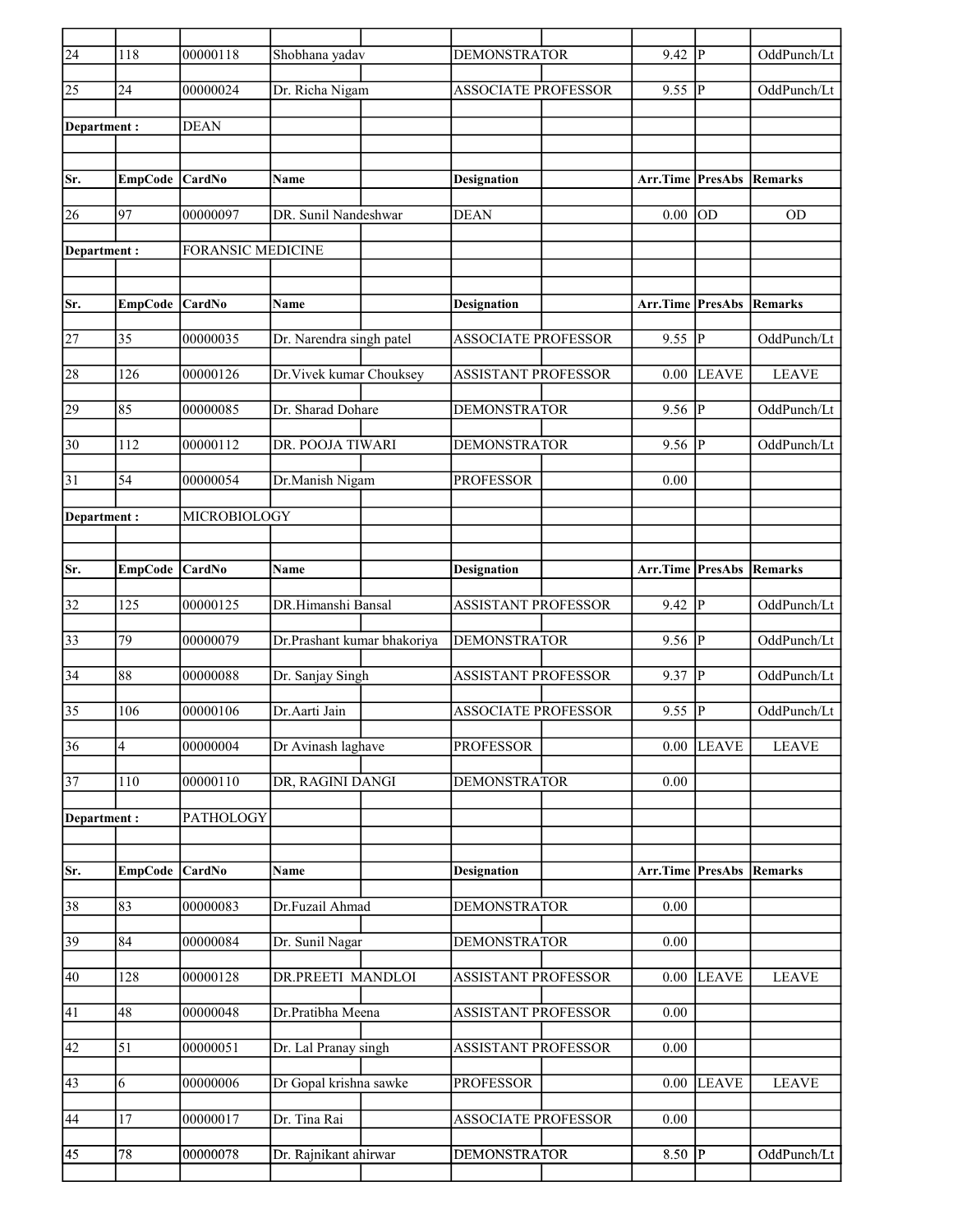| Department:      |                | PHARAMCOLOGY |                         |                            |                            |                           |              |              |
|------------------|----------------|--------------|-------------------------|----------------------------|----------------------------|---------------------------|--------------|--------------|
|                  |                |              |                         |                            |                            |                           |              |              |
| Sr.              |                |              | <b>Name</b>             | <b>Designation</b>         |                            | <b>Arr.Time   PresAbs</b> |              | Remarks      |
|                  | EmpCode CardNo |              |                         |                            |                            |                           |              |              |
| 46               | 22             | 00000022     | Dr Akhilesh kumar       | <b>PROFESSOR</b>           |                            | 8.04                      | P            | OddPunch     |
|                  |                |              |                         |                            |                            |                           |              |              |
| 47               | 74             | 00000074     | Dr. Raina Jain          | <b>ASSISTANT PROFESSOR</b> |                            | 9.53                      | P            | OddPunch/Lt  |
|                  |                |              |                         |                            |                            | 0.00                      |              |              |
| 48               | 73             | 00000073     | Dr. Sudhir Kumar Jain   |                            | <b>ASSISTANT PROFESSOR</b> |                           | <b>LEAVE</b> | <b>LEAVE</b> |
|                  |                |              |                         |                            |                            |                           |              |              |
| Department:      |                | PHYSIOLOGY   |                         |                            |                            |                           |              |              |
|                  |                |              |                         |                            |                            |                           |              |              |
| Sr.              | EmpCode CardNo |              | Name                    | <b>Designation</b>         |                            | <b>Arr.Time PresAbs</b>   |              | Remarks      |
|                  |                |              |                         |                            |                            |                           |              |              |
| 49               | 15             | 00000015     | Dr. Mona Kharbanda      | <b>ASSOCIATE PROFESSOR</b> |                            | 0.00                      |              |              |
| 50               | 32             | 00000032     | Dr.Brajesh sharma       | <b>ASSISTANT PROFESSOR</b> |                            | 8.51                      | P            | OddPunch/Lt  |
|                  |                |              |                         |                            |                            |                           |              |              |
| $\vert 51 \vert$ | 71             | 00000071     | Dr. Parul Sharma        | <b>DEMONSTRATOR</b>        |                            | 9.52                      | P            | OddPunch/Lt  |
| 52               | 108            | 00000108     | Dr.Geeta Shammani       | <b>ASSISTANT PROFESSOR</b> |                            | 9.57                      | p            | OddPunch/Lt  |
|                  |                |              |                         |                            |                            |                           |              |              |
| $\overline{53}$  | 115            | 00000115     | Dr. SOBHARAN MEENA      | <b>DEMONSTRATOR</b>        |                            | 9.49                      | p            | OddPunch/Lt  |
|                  |                |              |                         |                            |                            |                           |              |              |
| 54               | 70             | 00000070     | Dr. Pankaj Kumar Sharma | <b>DEMONSTRATOR</b>        |                            | 0.00                      | <b>LEAVE</b> | <b>LEAVE</b> |
|                  |                |              |                         |                            |                            |                           |              |              |
| $\overline{55}$  | 8              | 00000008     | Dr Suman rai            | <b>PROFESSOR</b>           |                            | 9.52                      | P            | OddPunch/Lt  |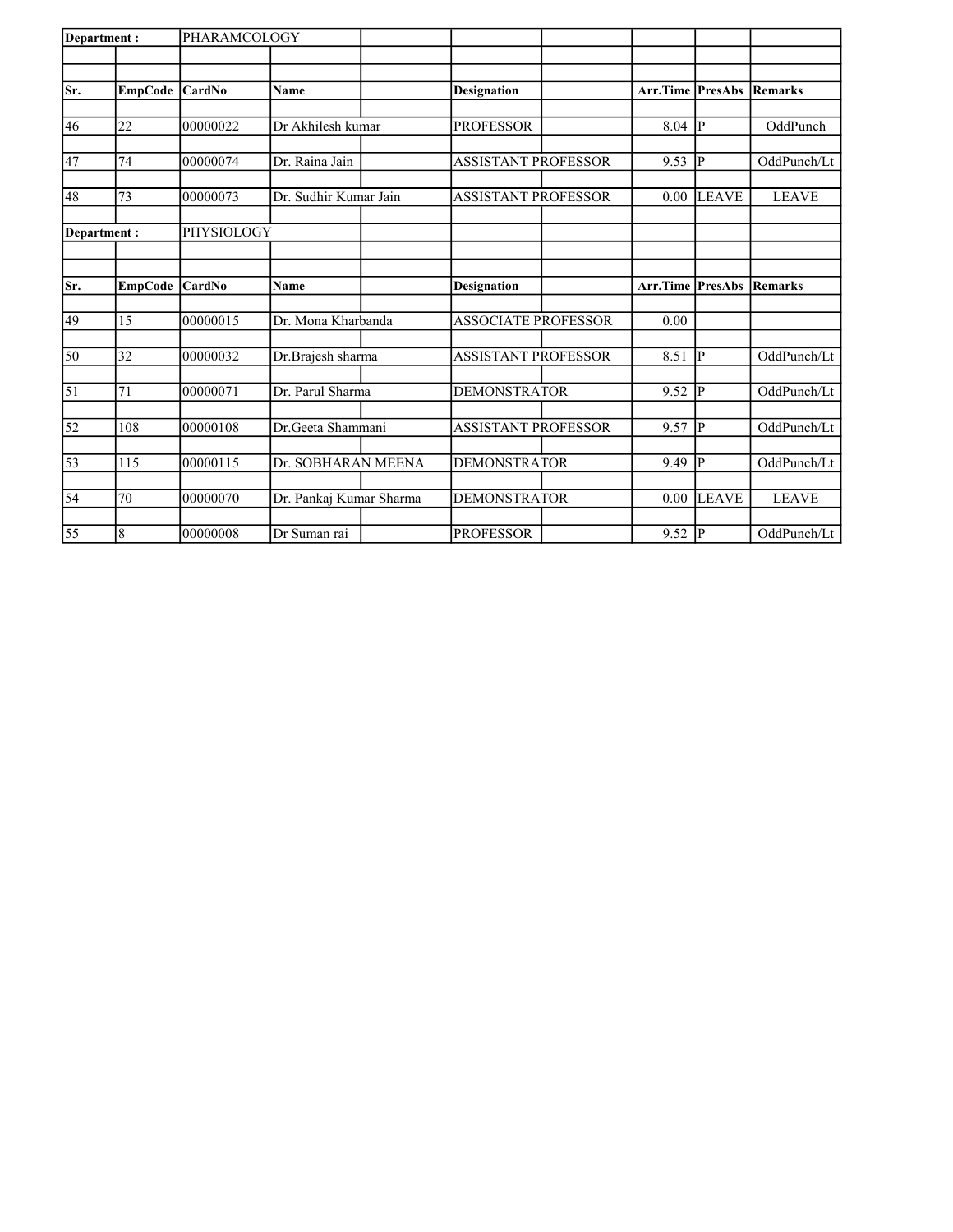|                | <b>ABV GMC VIDISHA</b> |                                  |                                           |                            |                                 |                |                |
|----------------|------------------------|----------------------------------|-------------------------------------------|----------------------------|---------------------------------|----------------|----------------|
|                |                        |                                  |                                           |                            |                                 |                |                |
|                |                        | <b>Daily Arrival Report For:</b> | 22-04-2022                                |                            |                                 |                |                |
| Department:    |                        | <b>ANESTHESIA</b>                |                                           |                            |                                 |                |                |
|                |                        |                                  |                                           |                            |                                 |                |                |
| Sr.            | EmpCode CardNo         |                                  | Name                                      | Designation                | Arr.Time PresAbs Remarks        |                |                |
| $\vert$ 1      | 58                     | 00000058                         | Dr.Sevras Hingwe                          | <b>ASSISTANT PROFESSOR</b> | 9.32                            | p              | Lt/Erl         |
| $\overline{2}$ | 127                    | 00000127                         | DR.JYOTI RAGHUWANSHI                      | <b>ASSISTANT PROFESSOR</b> | 9.15                            | <sup> </sup> P | OddPunch/Lt    |
| $\vert$ 3      | 57                     | 00000057                         | Dr. Vinyak Gour                           | <b>ASSOCIATE PROFESSOR</b> | 9.43                            | P              | OddPunch/Lt    |
| 4              | 59                     | 00000059                         | Dr.Chandrakant                            | <b>ASSISTANT PROFESSOR</b> |                                 | P              | OddPunch/Lt    |
|                |                        |                                  |                                           |                            | 9.14                            |                |                |
| Department:    |                        | <b>DEAN OFFICE</b>               |                                           |                            |                                 |                |                |
| Sr.            | EmpCode CardNo         |                                  | <b>Name</b>                               | <b>Designation</b>         | Arr.Time PresAbs Remarks        |                |                |
| $\overline{6}$ | 103                    | 00000103                         |                                           | <b>ADMIN</b>               | 9.51                            | P              | OddPunch/Lt    |
|                |                        |                                  | Namrata Jogdand                           |                            |                                 |                |                |
| 7              | 104                    | 00000104                         | Mukesh Kumar                              | <b>ADMIN</b>               | 9.52                            | P              | OddPunch/Lt    |
| 12             | 101                    | 00000101                         | <b>Bhim Singh Parmar</b>                  | <b>ADMIN</b>               | 8.55                            | P              | OddPunch/Lt    |
| 13             | 102                    | 00000102                         | Amit Singh Parihar                        | <b>ADMIN</b>               | 0.00                            |                |                |
| Department:    |                        | <b>DENTISTRY</b>                 |                                           |                            |                                 |                |                |
|                |                        |                                  |                                           |                            |                                 |                |                |
|                |                        |                                  |                                           |                            |                                 |                |                |
| Sr.            | EmpCode CardNo         |                                  | <b>Name</b>                               | <b>Designation</b>         | <b>Arr.Time PresAbs Remarks</b> |                |                |
| 15             | 116                    | 00000116                         | Dr.Bharat jayant sumbh                    | <b>PROFESSOR</b>           | 0.00                            |                |                |
| 16             | 131                    | 00000131                         | DR. HEERALAL CHOKOTIY ASSISTANT PROFESSOR |                            | 0.00                            |                |                |
| 17             | 64                     | 00000064                         | Dr.Rishi Thukral                          | ASSOCIATE PROFESSOR        |                                 | $0.00$ LEAVE   | <b>LEAVE</b>   |
| Department:    |                        | <b>DERMATOLOGY</b>               |                                           |                            |                                 |                |                |
|                |                        |                                  |                                           |                            |                                 |                |                |
| Sr.            | <b>EmpCode</b>         | CardNo                           | Name                                      | <b>Designation</b>         | Arr.Time                        | PresAbs        | <b>Remarks</b> |
| 18             | 100                    | 00000100                         | Dr.sourabh jain                           | <b>ASSOCIATE PROFESSOR</b> | 7.22                            | $\overline{P}$ | Erl            |
| Department:    |                        | E.N.T.                           |                                           |                            |                                 |                |                |
|                |                        |                                  |                                           |                            |                                 |                |                |
| Sr.            | EmpCode CardNo         |                                  | Name                                      | <b>Designation</b>         | Arr.Time PresAbs                |                | Remarks        |
| 19             | 27                     | 00000027                         | Dr. Shiv Kumar Raghuwanshi                | <b>PROFESSOR</b>           | 8.53 $\sqrt{P}$                 |                | OddPunch/Lt    |
| 20             | 56                     | 00000056                         | Dr. Aditya Gargav                         | ASSOCIATE PROFESSOR        | 0.00                            | <b>LEAVE</b>   | <b>LEAVE</b>   |
| Department:    |                        | <b>MEDICINE</b>                  |                                           |                            |                                 |                |                |
|                |                        |                                  |                                           |                            |                                 |                |                |
| Sr.            | <b>EmpCode</b>         | <b>CardNo</b>                    | Name                                      | <b>Designation</b>         | Arr.Time                        | PresAbs        | Remarks        |
| 21             | 129                    | 00000129                         | Dr. Mahendra pratap Singh                 | ASSISTANT PROFESSOR        | $8.\overline{52}$ P             |                | OddPunch/Lt    |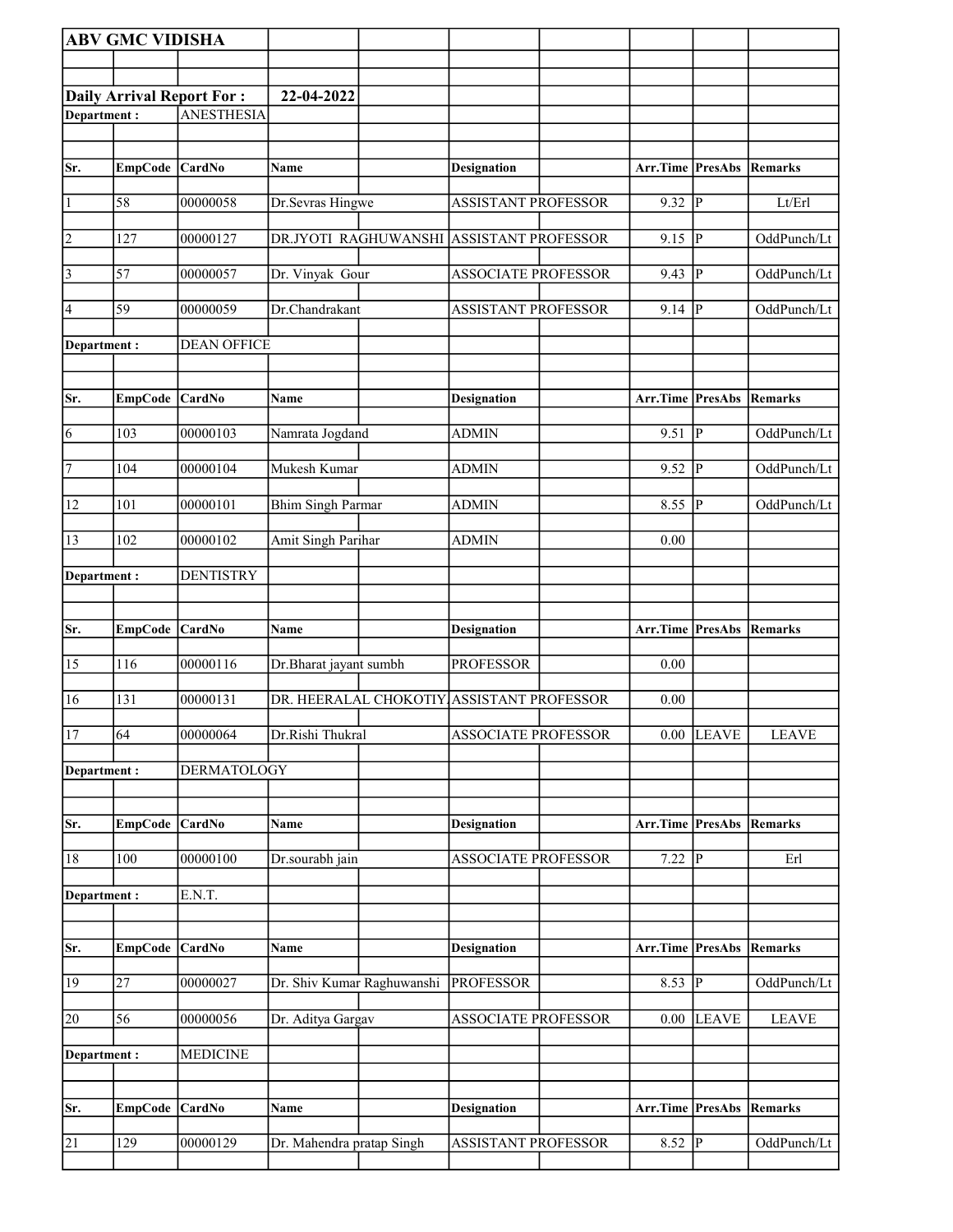| 22              | 12               | 00000012                 | Dr Preshant shrivastava                 | <b>PROFESSOR</b>           | $9.52 \overline{P}$      |                | OddPunch/Lt    |
|-----------------|------------------|--------------------------|-----------------------------------------|----------------------------|--------------------------|----------------|----------------|
| 23              | 23               | 00000023                 | Dr. Arvind Chouhan                      | <b>ASSOCIATE PROFESSOR</b> | 0.00                     |                |                |
| 24              | 30               | 00000030                 | Dr. Sandeep Aharwar                     | <b>ASSOCIATE PROFESSOR</b> | 9.53                     | <sup> </sup> P | OddPunch/Lt    |
| 25              | $\overline{50}$  | 00000050                 | Dr.vinod Dangi                          | <b>ASSISTANT PROFESSOR</b> | $8.30$ P                 |                | OddPunch       |
| Department:     |                  | <b>OBST. &amp; GYNEE</b> |                                         |                            |                          |                |                |
|                 |                  |                          |                                         |                            |                          |                |                |
| Sr.             | EmpCode          | CardNo                   | <b>Name</b>                             | <b>Designation</b>         | <b>Arr.Time PresAbs</b>  |                | Remarks        |
| 26              | 42               | 00000042                 | Dr. Mridula singh                       | <b>ASSISTANT PROFESSOR</b> | 0.00                     | <b>LEAVE</b>   | <b>LEAVE</b>   |
| 27              | 41               | 00000041                 | Dr.Aarti sharma                         | <b>ASSOCIATE PROFESSOR</b> | 9.51                     | P              | OddPunch/Lt    |
| 28              | 96               | 00000096                 | DR. Sudha Chourasia                     | <b>PROFESSOR</b>           | 0.00                     | <b>LEAVE</b>   | <b>LEAVE</b>   |
| Department:     |                  | OPHTHALMOLOGY            |                                         |                            |                          |                |                |
|                 |                  |                          |                                         |                            |                          |                |                |
| Sr.             | EmpCode CardNo   |                          | Name                                    | <b>Designation</b>         | Arr.Time PresAbs Remarks |                |                |
| 29              | 120              | 00000120                 | Dr.Shivcharan Lal Chadravansh PROFESSOR |                            | 9.47                     | P              | OddPunch/Lt    |
| $ 30\rangle$    | 121              | 00000121                 | Dr.Nikhila Yadav                        | <b>ASSISTANT PROFESSOR</b> | 9.19                     | P              | OddPunch/Lt    |
| 31              | 46               | 00000046                 | Dr. Sapna Raghuwanshi                   | <b>ASSOCIATE PROFESSOR</b> | 0.00                     | <b>LEAVE</b>   | <b>LEAVE</b>   |
| Department:     |                  | <b>ORTHOPEDICS</b>       |                                         |                            |                          |                |                |
|                 |                  |                          |                                         |                            |                          |                |                |
|                 |                  |                          |                                         |                            |                          |                |                |
| Sr.             | EmpCode          | <b>CardNo</b>            | Name                                    | <b>Designation</b>         | Arr.Time PresAbs         |                | Remarks        |
| 32              | 20               | 00000020                 | Dr. Sanat Singh                         | <b>ASSOCIATE PROFESSOR</b> |                          | $0.00$ LEAVE   | <b>LEAVE</b>   |
| 33              | 10               | 00000010                 | Dr Atul varshney                        | <b>PROFESSOR</b>           |                          | $0.00$ LEAVE   | <b>LEAVE</b>   |
| $\overline{34}$ | $\overline{123}$ | 00000123                 | Dr. Vipin kumar Mishraa                 | <b>ASSISTANT PROFESSOR</b> | 0.00                     | LEAVE          | <b>LEAVE</b>   |
| $\overline{35}$ | 124              | 00000124                 | Dr.Sunil Kirar                          | <b>ASSISTANT PROFESSOR</b> | 9.51                     | <sup> </sup> P | Lt/Erl         |
| 36              | 55               | 00000055                 | Dr. Sanjay Upadhya                      | <b>ASSOCIATE PROFESSOR</b> | 9.43                     | P              | OddPunch/Lt    |
| Department:     |                  | <b>PEADITRICS</b>        |                                         |                            |                          |                |                |
|                 |                  |                          |                                         |                            |                          |                |                |
| Sr.             | <b>EmpCode</b>   | CardNo                   | Name                                    | <b>Designation</b>         | <b>Arr.Time PresAbs</b>  |                | <b>Remarks</b> |
| 37              | $\overline{9}$   | 00000009                 | Dr Neeti agarawal                       | <b>PROFESSOR</b>           | $9.18$ P                 |                | OddPunch/Lt    |
| 38              | 19               | 00000019                 | Dr. D Sharad Gedam                      | <b>ASSOCIATE PROFESSOR</b> | $9.\overline{46}$ P      |                | OddPunch/Lt    |
| 39              | 44               | 00000044                 | Dr. Priya Gogia                         | ASSISTANT PROFESSOR        | 0.00                     |                |                |
| 40              | 61               | 00000061                 | Dr.Deepak K. Uikey                      | <b>ASSOCIATE PROFESSOR</b> | 9.11                     | P              | OddPunch/Lt    |
| 41              | 60               | 00000060                 | Dr.Shiv R.k. Dubey                      | <b>ASSISTANT PROFESSOR</b> | 0.00                     |                |                |
| Department :    |                  | <b>PSYCHIATRY</b>        |                                         |                            |                          |                |                |
|                 |                  |                          |                                         |                            |                          |                |                |